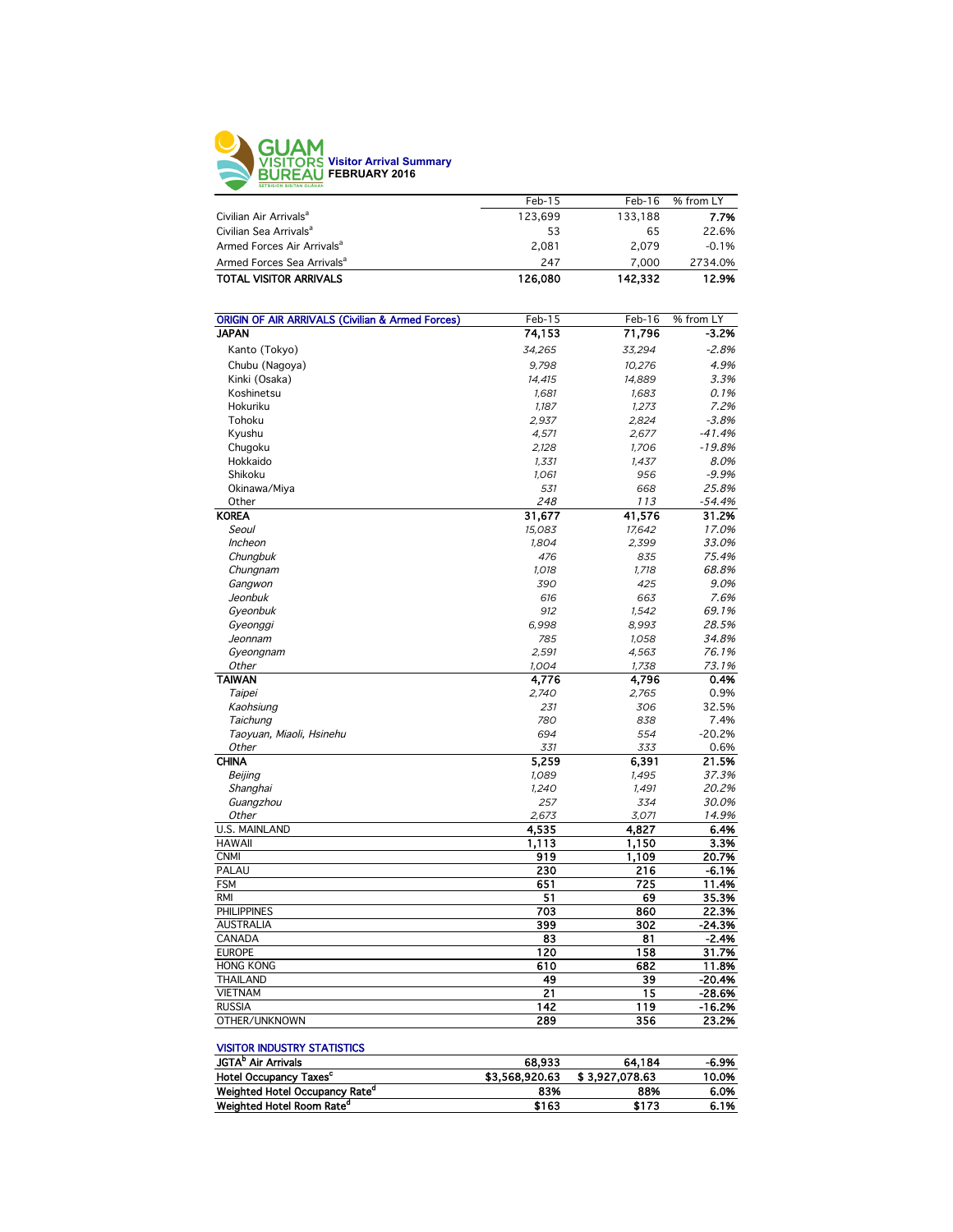# **Guam Visitors Bureau FEBRUARY 2016 Visitor Arrival Summary**

**Calendar Year-to-Date 2015/16 • Fiscal Year-to-Date 2015/16** 

|                                                             | CYTD 2015                  | CYTD 2016                  |                | <b>FYTD 2015</b>                         | <b>FYTD 2016</b>                        |                    |
|-------------------------------------------------------------|----------------------------|----------------------------|----------------|------------------------------------------|-----------------------------------------|--------------------|
| Air Arrivals <sup>a</sup>                                   | (Jan - Feb '15)<br>244,052 | (Jan - Feb '16)<br>264,185 | 8.2%           | % from LY (Oct '14 - Feb '15)<br>568,972 | (Oct '15 - Feb '16)<br>628,414          | % from LY<br>10.4% |
| Sea Arrivals <sup>a</sup>                                   | 529                        | 7,406                      | 1300.0%        | 5,553                                    | 9,640                                   | 73.6%              |
| <b>TOTAL VISITOR ARRIVALS</b>                               | 244,581                    | 271,591                    | 11.0%          | 574,525                                  | 638,054                                 | 11.1%              |
|                                                             |                            |                            |                |                                          |                                         |                    |
|                                                             | CYTD 2015                  | CYTD 2016                  |                | <b>FYTD 2015</b>                         |                                         |                    |
| <b>ORIGIN OF AIR ARRIVALS (Civilian &amp; Armed Forces)</b> | (Jan - Feb '15)            | (Jan - Feb '16)            |                | % from LY (Oct '14 - Feb '15)            | <b>FYTD 2016</b><br>(Oct '15 - Feb '16) | % from LY          |
| <b>JAPAN</b>                                                | 139,164                    | 134,512                    | $-3.3%$        | 334,216                                  | 323,178                                 | $-3.3%$            |
| Kanto (Tokyo)                                               | 64,355                     | 62,089                     | $-3.5%$        | 153,127                                  | 153,474                                 | 0.2%               |
| Chubu (Nagoya)                                              | 17,806                     | 18,101                     | 1.7%           | 44,590                                   | 42,898                                  | $-3.8%$            |
| Kinki (Osaka)                                               | 28,508                     | 29,864                     | 4.8%           | 68,844                                   | 69,207                                  | 0.5%               |
| Koshinetsu                                                  | 3,641                      | 3,267                      | $-10.3%$       | 9,537                                    | 7,886                                   | $-17.3%$           |
| Hokuriku                                                    | 1,976                      | 1,989                      | 0.7%           | 4,323                                    | 4,473                                   | 3.5%               |
| Tohoku                                                      | 5,341                      | 5,006                      | $-6.3%$        | 12,778                                   | 11,554                                  | $-9.6%$            |
| Kyushu                                                      | 7,048                      | 4,960                      | $-29.6%$       | 14,563                                   | 12,109                                  | $-16.9%$           |
| Chugoku                                                     | 3,701                      | 3,069                      | $-17.1%$       | 10,453                                   | 8,323                                   | $-20.4%$           |
| Hokkaido                                                    | 3,484                      | 3,154                      | $-9.5%$        | 7,455                                    | 6,238                                   | $-16.3%$           |
| Shikoku                                                     | 2,012                      | 1,602                      | $-20.4%$       | 5,173                                    | 4,122                                   | $-20.3%$           |
| Okinawa/Miya                                                | 848                        | 1,035                      | 22.1%          | 2,018                                    | 1,874                                   | $-7.1%$            |
| Other                                                       | 444                        | 376                        | $-15.3%$       | 1,355                                    | 1,020                                   | $-24.7%$           |
| <b>KOREA</b>                                                | 70,522                     | 90,435                     | 28.2%          | 153,209                                  | 216,910                                 | 41.6%              |
| Seoul                                                       | 30,802                     | 35,653                     | 15.7%          | 67,738                                   | 86,791                                  | 28.1%              |
| Incheon                                                     | 4,405                      | 5,359                      | 21.7%          | 9,776                                    | 13,211                                  | 35.1%              |
| Chungbuk                                                    | 1,236                      | 1,834                      | 48.4%          | 2,741                                    | 4,105                                   | 49.8%              |
| Chungnam                                                    | 2,670                      | 3,960                      | 48.3%          | 5,993                                    | 8,915                                   | 48.8%              |
| Gangwon                                                     | 1,192                      | 1,338                      | 12.2%          | 2,162                                    | 2,927                                   | 35.4%              |
| Jeonbuk                                                     | 1,462                      | 1,588                      | 8.6%           | 2,645                                    | 3,343                                   | 26.4%              |
| Gyeonbuk                                                    | 2,492                      | 3,848                      | 54.4%          | 5,253                                    | 9,068                                   | 72.6%              |
| Gyeonggi                                                    | 15,770                     | 19,663                     | 24.7%          | 35,542                                   | 47,236                                  | 32.9%              |
| Jeonnam                                                     | 1,813                      | 2,477                      | 36.6%          | 3,591                                    | 5,251                                   | 46.2%              |
| Gyeongnam<br>Other                                          | 6,006<br>2,674             | 10,633<br>4,082            | 77.0%<br>52.7% | 12,433<br>5,335                          | 27,219<br>8,844                         | 118.9%<br>65.8%    |
| <b>TAIWAN</b>                                               | 7,378                      | 8,471                      | 14.8%          | 16,514                                   | 17,497                                  | 6.0%               |
| Taipei                                                      | 4,134                      | 4,812                      | 16.4%          | 9,518                                    | 9,876                                   | 3.8%               |
| Kaohsiung                                                   | 444                        | 526                        | 18.5%          | 1,030                                    | 1,126                                   | 9.3%               |
| Taichung                                                    | 1,274                      | 1,490                      | 17.0%          | 2,826                                    | 3,069                                   | 8.6%               |
| Taoyuan, Miaoli, Hsinehu                                    | 989                        | 1,071                      | 8.3%           | 2,098                                    | 2,282                                   | 8.8%               |
| Other                                                       | 537                        | 572                        | 6.5%           | 1,042                                    | 1,144                                   | 9.8%               |
| <b>CHINA</b>                                                | 6,255                      | 8,518                      | 36.2%          | 10,791                                   | 13,163                                  | 22.0%              |
| Beijing                                                     | 1,233                      | 1,903                      | 54.3%          | 2,584                                    | 2,829                                   | 9.5%               |
| Shanghai                                                    | 1,681                      | 2,187                      | 30.1%          | 3,038                                    | 3,481                                   | 14.6%              |
| Guangzhou                                                   | 316                        | 577                        | 82.6%          | 558                                      | 969                                     | 73.7%              |
| Other                                                       | 3,025                      | 3,851                      | 27.3%          | 4,611                                    | 5,884                                   | 27.6%              |
| <b>U.S. MAINLAND</b>                                        | 9,333                      | 10,224                     | 9.5%           | 22,425                                   | 23,943                                  | 6.8%               |
| <b>HAWAII</b>                                               | 2,183                      | 2,398                      | 9.8%           | 5,517                                    | 5,606                                   | 1.6%               |
| <b>CNMI</b>                                                 | 1,861                      | 2,322                      | 24.8%          | 5,357                                    | 6,395                                   | 19.4%              |
| PALAU                                                       | 430                        | 479                        | 11.4%          | 1,316                                    | 1,853                                   | 40.8%              |
| <b>FSM</b>                                                  | 1,380                      | 1,388                      | 0.6%           | 3,673                                    | 4,122                                   | 12.2%              |
| <b>RMI</b>                                                  | 110                        | 138                        | 25.5%          | 312                                      | 370                                     | 18.6%              |
| <b>PHILIPPINES</b>                                          | 1,430                      | 1,606                      | 12.3%          | 5,355                                    | 5,680                                   | 6.1%               |
| AUSTRALIA                                                   | 721                        | 598                        | -17.1%         | 1,520                                    | 1,085                                   | -28.6%             |
| CANADA                                                      | 190                        | 148                        | $-22.1%$       | 448                                      | 374                                     | $-16.5%$           |
| <b>EUROPE</b>                                               | 272                        | 316                        | 16.2%          | 789                                      | 890                                     | 12.8%              |
| <b>HONG KONG</b>                                            | 1,242                      | 1,211                      | $-2.5%$        | 3,518                                    | 3,730                                   | 6.0%               |
| <b>THAILAND</b>                                             | 72                         | 82                         | 13.9%          | 141                                      | 197                                     | 39.7%              |
| <b>VIETNAM</b>                                              | 26                         | 48                         | 84.6%          | 57                                       | 91                                      | 59.6%              |
| <b>RUSSIA</b>                                               | 840                        | 561                        | $-33.2%$       | 2,145                                    | 1,408                                   | $-34.4%$           |
| OTHER/UNKNOWN                                               | 643                        | 730                        | 13.5%          | 1,669                                    | 1,922                                   | 15.2%              |
| <b>VISITOR INDUSTRY STATISTICS</b>                          |                            |                            |                |                                          |                                         |                    |
| JGTA <sup>b</sup> Air Arrivals                              | 128,599                    | 117,309                    | $-8.8%$        | 303,849                                  | 282,980                                 | -6.9%              |
|                                                             |                            |                            |                |                                          |                                         |                    |

Note: CYTD is Calendar Year-to-Date and FYTD is Fiscal Year-to-Date. 2012/3 visitor arrivals may exclude Armed Forces sea arrival statistics and may not be comparable to figures last year. Visitor statistics will be updated once the data is made available. Armed Forces sea arrivals exclude HP (home ported) or MSC (military sea command) personnel. Source: °Civilian air & sea arrivals. Customs Declaration<br>Forms, Customs & Quaran Government of Guam dGuam Hotel & Restaurant Association

Hotel Occupancy Taxes<sup>c</sup> \$7,121,324.73 7,843,129.73 10.1% \$15,135,136.27 \$16,878,929.36 11.5% Weighted Hotel Occupancy Rate<sup>d</sup> 81% 85% 4.9% 74% 79% 6.8% Weighted Hotel Room Rate<sup>d</sup> \$168 \$179 6.5% \$155 \$166 7.2%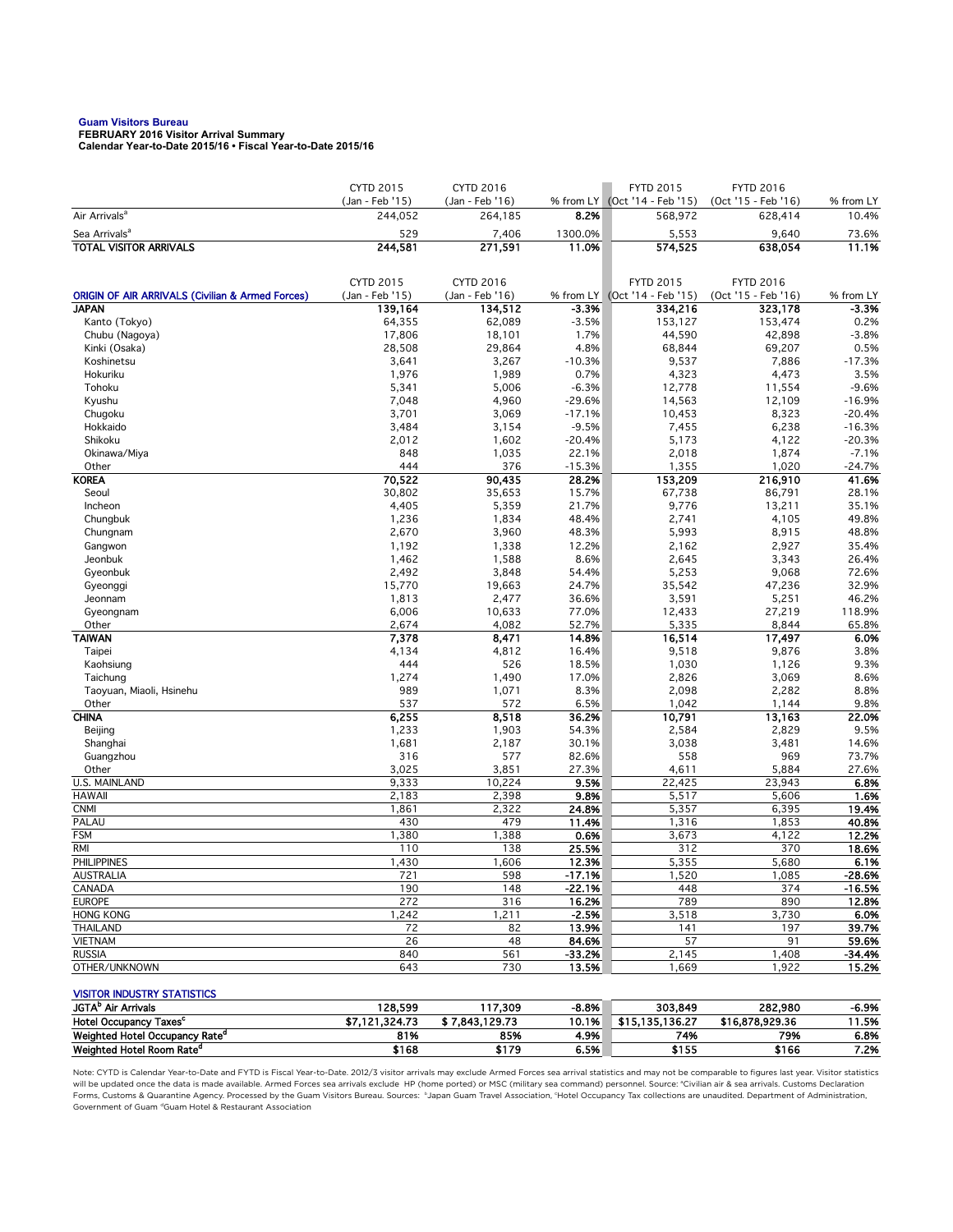

#### DAILY ARRIVAL SUMMARY FEBRUARY 2016

| <b>FEBRUARY</b>       |                          | $\overline{2}$  | 3r                       | 4'             | 5                        | 6 <sup>r</sup>           |                          | 8r                       | 9.                       | 10                       |                          | 12                       | 13                       | 14 <sup>r</sup>          | 15                       | 16              | <b>Total</b>    |
|-----------------------|--------------------------|-----------------|--------------------------|----------------|--------------------------|--------------------------|--------------------------|--------------------------|--------------------------|--------------------------|--------------------------|--------------------------|--------------------------|--------------------------|--------------------------|-----------------|-----------------|
|                       | Mon                      | <b>Tue</b>      | Wed                      | Thu            | Fri                      | Sat                      | Sun                      | Mon                      | <b>Tue</b>               | Wed                      | Thu                      | Fri                      | Sat                      | Sun                      | Mon                      | Tue             | (FEB 1-16)      |
| <b>TOTAL CIV' AIR</b> | 4,362                    | 3,352           | 3,527                    | 4,859          | 4,782                    | 5,121                    | 5,468                    | 4,520                    | 5,197                    | 5,136                    | 5,253                    | 4,072                    | 3,990                    | 4,811                    | 4,848                    | 4,507           | 73,805          |
| Japan                 | 2,455                    | 2,017           | 1,942                    | 2,299          | 2,116                    | 2,269                    | 2,345                    | 2,068                    | 2,105                    | 2,428                    | 3,010                    | 2,010                    | 2,165                    | 2,650                    | 2,739                    | 2,701           | 37,319          |
| Korea                 | 1,422                    | 810             | 1,042                    | 1,492          | 1,754                    | 1,697                    | 2,114                    | <b>.590</b>              | 1,274                    | 1,212                    | 1,323                    | 1,226                    | ,227                     | 1,333                    | 1,393                    | 1,037           | 21,946          |
| Taiwan                |                          | 90              | 215                      | 265            | 165                      | 323                      | 364                      | 304                      | 157                      | 715                      | 10                       | 403                      | 6                        | 271                      | $\overline{\phantom{0}}$ | 48              | 3,337           |
| China, P.R.C.         | 169                      | 115             | 64                       | 484            | 460                      | 388                      | 140                      | 339                      | .278                     | 456                      | 618                      | 97                       | 224                      | 248                      | 373                      | 352             | 5,805           |
| U.S. Mainland         | 140                      | 145             | 140                      | 144            | 137                      | 189                      | 189                      | 109                      | 123                      | 176                      | 98                       | 164                      | 166                      | 159                      | 161                      | 116             | 2,356           |
| Hawaii)               | 34                       | 47              | 30                       | 28             | $\overline{28}$          | $\overline{28}$          | 55                       | 20                       | 40                       | 30                       | 37                       | 20                       | 28                       | $\overline{26}$          | $\overline{33}$          | 62              | 546             |
| <b>CNMI</b>           | 29                       | 34              | 26                       | 22             | 40                       | 21                       | 38                       | 19                       | 28                       | 38                       | 41                       | 61                       | 54                       | 32                       | 31                       | 40              | 554             |
| Palau                 | 11                       |                 | $\overline{\phantom{a}}$ | 9              | $\overline{23}$          | 8                        |                          | 6                        | $\overline{\phantom{0}}$ |                          | 5                        | $\overline{27}$          | 12                       | 3                        | 4                        | 12              | 136             |
| <b>FSM</b>            | 36                       | $\overline{23}$ | 19                       | 31             | 2                        | 31                       | 24                       | 33                       | 19                       | 24                       | 22                       | 9                        | $\overline{27}$          | 19                       | 32                       | $\overline{36}$ | 387             |
| <b>RMI</b>            |                          | $\overline{4}$  | 2                        | $\overline{2}$ |                          | 3                        | $\overline{\phantom{0}}$ | 3                        | $\overline{ }$           | $\overline{\phantom{0}}$ |                          |                          | 3                        |                          | $\mathbf{I}$             | 5               | $\overline{32}$ |
| Philippines           | 38                       | 23              | $\overline{27}$          | 30             | 24                       | 45                       | 26                       | 5                        | 22                       | 21                       | 26                       | 15                       | 45                       | $\overline{28}$          | 33                       | 28              | 436             |
| Australia             |                          |                 | $\overline{2}$           |                | 2                        | 2                        | 20                       |                          | $\overline{\phantom{a}}$ |                          | 3                        | 2                        | $\overline{2}$           | 5                        | 12                       | 3               | 64              |
| Canada                | 8                        |                 | 3                        |                | $\overline{\phantom{a}}$ | 4                        | 6                        | 5                        | 6                        |                          | 6                        |                          |                          | 3                        | 3                        | 4               | 53              |
| Europe                | 3                        | 2               |                          | 5              | 5                        | 9                        | 14                       | $\sim$                   | 8                        | 3                        | 9                        | 4                        | 3                        | 5                        | 3                        | 8               | $\overline{82}$ |
| Hong Kong             | 4                        | 29              | $\overline{2}$           | 23             |                          | 91                       | 112                      | 8                        | 108                      | 11                       | 36                       |                          | 16                       | 10                       | 5                        | 27              | 484             |
| Thailand              | 3                        |                 |                          | 4              | $\overline{\phantom{a}}$ | $\overline{\phantom{a}}$ | $\overline{\phantom{0}}$ | $\sim$                   | $\overline{2}$           |                          |                          |                          |                          | 4                        | $\overline{\phantom{0}}$ | $\overline{2}$  | 18              |
| Vietnam               | $\overline{\phantom{0}}$ |                 |                          |                | 3                        | $\overline{\phantom{a}}$ | 2                        | $\overline{\phantom{a}}$ | ۰                        | 3                        | $\overline{\phantom{a}}$ | $\overline{\phantom{0}}$ | $\overline{\phantom{0}}$ | $\sim$                   | $\overline{\phantom{0}}$ | 2               | 10              |
| Russia                |                          | 8               | $\overline{2}$           |                | $\overline{ }$           | $\overline{\phantom{a}}$ | $\overline{\phantom{a}}$ | 2                        | 2                        |                          | 3                        | 3                        | 2                        | $\overline{\phantom{0}}$ | $\overline{\phantom{0}}$ | 15              | 46              |
| Other                 | 8                        | 2               | $\overline{2}$           | 18             | 15                       | 13                       | 18                       | 8                        | 4                        | 16                       | 4                        | 28                       | 9                        | 15                       | 25                       | 9               | 194             |

*Note: February 2016 daily arrivals reflect Civilian Air arrivals only. Source: Guam Customs Declaration Forms, Customs & Quarantine Agency. Processed by the Guam Visitors Bureau.*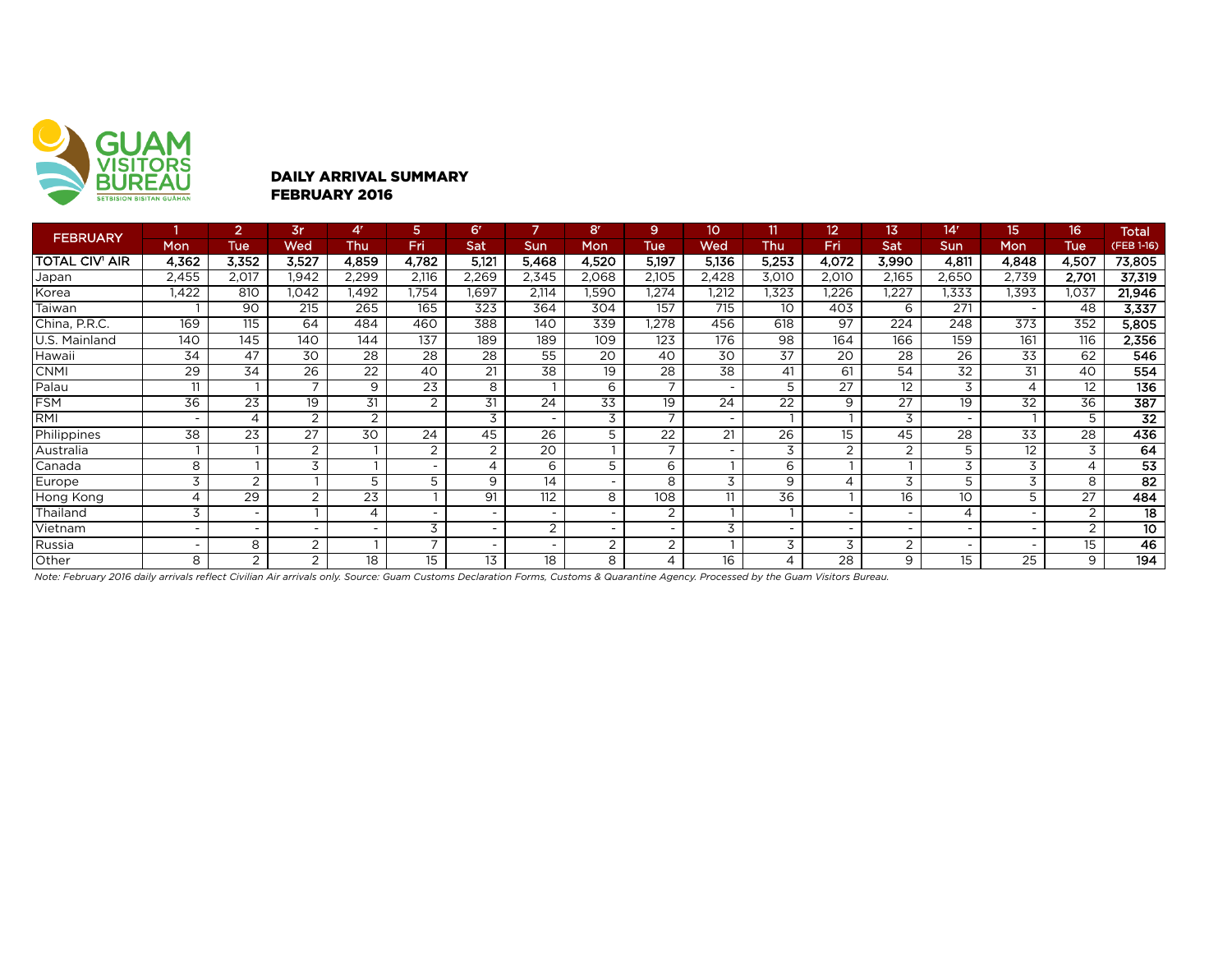

### DAILY ARRIVAL SUMMARY FEBRUARY 2016

|                       | 17                       | 18                       | 19                       | 20                       | 21              | 22                       | 23                       | 24              | 25                       | 26                       | 27              | 28                       | 29                       |                  |
|-----------------------|--------------------------|--------------------------|--------------------------|--------------------------|-----------------|--------------------------|--------------------------|-----------------|--------------------------|--------------------------|-----------------|--------------------------|--------------------------|------------------|
| <b>FEBRUARY</b>       | <b>Wed</b>               | <b>Thu</b>               | Fri                      | Sat                      | Sun             | Mon                      | <b>Tue</b>               | Wed             | Thu                      | Fri                      | Sat             | <b>Sun</b>               | Mon                      | <b>Total</b>     |
| <b>TOTAL CIV' AIR</b> | 4,321                    | 4,760                    | 4,863                    | 4,228                    | 5,103           | 4,881                    | 4,355                    | 4,471           | 4,575                    | 4,641                    | 4,185           | 4,850                    | 4,150                    | 133,188          |
| Japan                 | 2,235                    | 2,679                    | 2,720                    | 2,321                    | 2,870           | 2,864                    | 2,767                    | 2,509           | 2,460                    | 2,463                    | 2,226           | 2,612                    | 2,691                    | 70,736           |
| Korea                 | ,357                     | ,648                     | 1,718                    | 1,501                    | 1,633           | 1,651                    | 1,144                    | 1,381           | 1,679                    | 1,761                    | 1,525           | ,507                     | 1,117                    | 41,568           |
| Taiwan                | 381                      |                          | 55                       | 6                        | 209             | $\overline{\phantom{a}}$ | 55                       | 301             | 6                        | 135                      |                 | 305                      | 4                        | 4,796            |
| China, P.R.C.         | 30                       | 53                       | 57                       | 47                       | 77              | 53                       | 43                       | 27              | 38                       | 35                       | 41              | 37                       | 37                       | 6,380            |
| U.S. Mainland         | 175                      | 134                      | 136                      | 150                      | 150             | 112                      | 141                      | 129             | 117                      | 95                       | 170             | 146                      | 146                      | 4,157            |
| Hawaii                | 24                       | 26                       | 40                       | 26                       | 50              | 72                       | 58                       | 18              | 34                       | 21                       | 35              | 64                       | 35                       | ,049             |
| <b>CNMI</b>           | $\overline{33}$          | $\overline{92}$          | 61                       | 44                       | $\overline{28}$ | $2\overline{4}$          | 34                       | 40              | 48                       | 62                       | $\overline{30}$ | 20                       | $\overline{39}$          | 1,109            |
| Palau                 | ⇁                        | 4                        | 9                        | 8                        |                 | 11                       | 2                        | 2               | $\overline{7}$           | 8                        | 15              | 3                        | 4                        | 216              |
| <b>FSM</b>            | 10                       | $\overline{39}$          | 10                       | $\overline{34}$          | 23              | $\overline{26}$          | 13                       | 7               | 50                       |                          | 39              | 59                       | 21                       | $\overline{725}$ |
| RMI                   |                          | 3                        | $\overline{\phantom{0}}$ | 5                        |                 | 2                        | 6                        | 4               | 7                        | 2                        | 5               | 3                        |                          | 69               |
| Philippines           | 43                       | $\overline{24}$          | $\overline{26}$          | $\overline{34}$          | $\overline{24}$ | $\overline{39}$          | $\overline{26}$          | $\overline{28}$ | $\overline{73}$          | $\overline{23}$          | 46              | 14                       | $\overline{22}$          | 858              |
| Australia             | 3                        | 4                        |                          | 5                        | 3               | 3                        | 2                        | 5               | $\overline{c}$           | 6                        | 2               | 5                        | 4                        | 109              |
| Canada                | 4                        | $\overline{c}$           | $\overline{c}$           | $\overline{\phantom{0}}$ |                 | 3                        | $\overline{\phantom{0}}$ | 4               | 2                        |                          |                 | $\overline{2}$           | $\overline{\phantom{0}}$ | $\overline{81}$  |
| Europe                | $\overline{\phantom{0}}$ | 5                        | 6                        | 6                        | 6               | 7                        | 4                        | 3               | 3                        | 4                        | 9               | 12                       | 4                        | 158              |
| Hong Kong             |                          | 34                       |                          | 31                       | $\overline{16}$ | $\sim$                   | $\overline{26}$          | 5               | $\overline{23}$          |                          | 8               | 52                       | $\overline{\phantom{0}}$ | 682              |
| Thailand              | 4                        | 6                        | 5                        | ٠                        | 2               | $\overline{\phantom{a}}$ |                          |                 | $\overline{\phantom{a}}$ | $\overline{\phantom{0}}$ |                 | $\overline{2}$           |                          | 38               |
| Vietnam               |                          |                          | $\overline{\phantom{0}}$ | $\overline{\phantom{0}}$ |                 | $\overline{\phantom{0}}$ |                          |                 | $\overline{\phantom{0}}$ |                          | 4               | $\overline{\phantom{0}}$ |                          | $\overline{15}$  |
| Russia                | $\overline{2}$           | $\overline{\phantom{0}}$ | 8                        | ⇁                        | $\overline{ }$  | 9                        | 17                       |                 | 8                        | $\overline{2}$           | 8               | -                        | 5                        | 119              |
| Other                 | 5                        | 6                        | 8                        | 3                        | 4               | 5                        | 16                       | 8               | 18                       | 15                       | 20              | 7                        | 14                       | $\overline{323}$ |

*Note: February 2016 daily arrivals reflect Civilian Air arrivals only. Source: Guam Customs Declaration Forms, Customs & Quarantine Agency. Processed by the Guam Visitors Bureau.*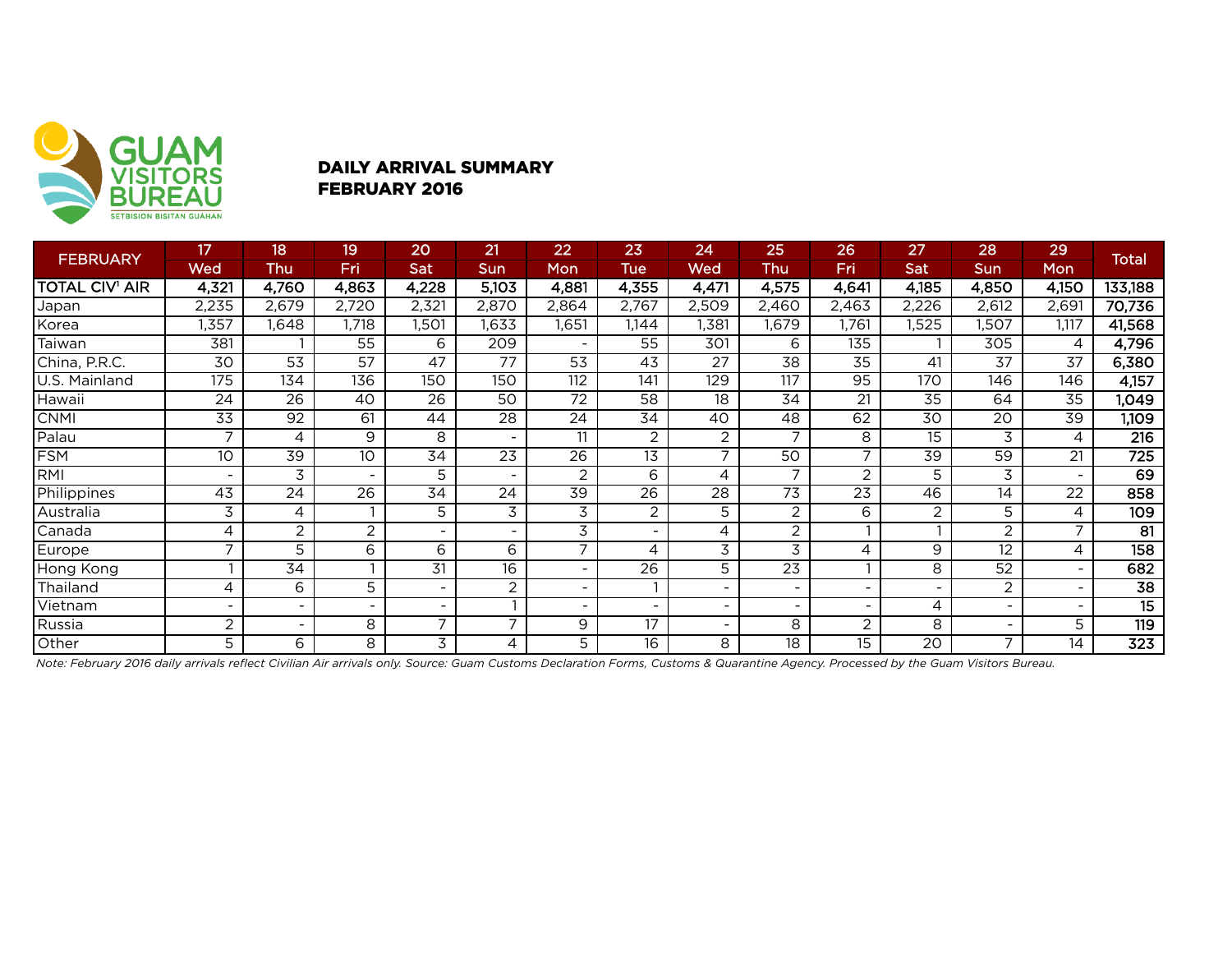

## DAILY ARRIVAL COMPARISON FEBRUARY 2016

|                             | 2015  |       |                       |        | 2016   |              | % chg from LY  |           |              |  |
|-----------------------------|-------|-------|-----------------------|--------|--------|--------------|----------------|-----------|--------------|--|
| <b>FEBRUARY</b>             | Japan | Other | <b>Total</b>          | Japan  | Other  | <b>Total</b> | Japan          | Other     | <b>Total</b> |  |
| 1                           | 2,319 | 1,788 | 4,107                 | 2,455  | 1,907  | 4,362        | 5.86%          | 6.66%     | 6.21%        |  |
| $\overline{2}$              | 2,540 | 1,461 | 4,001                 | 2,017  | 1,335  |              | 3,352 - 20.59% | $-8.62%$  | $-16.22%$    |  |
| $\overline{3}$ <sup>r</sup> | 2,707 | 1,227 | 3,934                 | 1,942  | 1,585  | 3,527        | $-28.26%$      | 29.18%    | $-10.35%$    |  |
| 4 <sup>r</sup>              | 2,205 | 1,488 | 3,693                 | 2,299  | 2,560  | 4,859        | 4.26%          | 72.04%    | 31.57%       |  |
| 5                           | 2,256 | 1,872 | 4,128                 | 2,116  | 2,666  | 4,782        | $-6.21%$       | 42.41%    | 15.84%       |  |
| 6 <sup>r</sup>              | 2,568 | 1,707 | 4,275                 | 2,269  | 2,852  | 5,121        | $-11.64%$      | 67.08%    | 19.79%       |  |
| $\overline{7}$              | 2,758 | 1,384 | 4,142                 | 2,345  | 3,123  | 5,468        | $-14.97%$      | 125.65%   | 32.01%       |  |
| $\mathsf{8}^{\mathsf{r}}$   | 2,780 | 1,856 | 4,636                 | 2,068  | 2,452  | 4,520        | $-25.61%$      | 32.11%    | $-2.50%$     |  |
| $\overline{9}$              | 2,769 | 1,394 | 4,163                 | 2,105  | 3,092  | 5,197        | $-23.98%$      | 121.81%   | 24.84%       |  |
| 10                          | 2,713 | 1,182 | 3,895                 | 2,428  | 2,708  | 5,136        | $-10.50%$      | 129.10%   | 31.86%       |  |
| 11                          | 2,975 | 1,519 | 4,494                 | 3,010  | 2,243  | 5,253        | 1.18%          | 47.66%    | 16.89%       |  |
| 12                          | 2,504 | 2,003 | 4,507                 | 2,010  | 2,062  | 4,072        | $-19.73%$      | 2.95%     | $-9.65%$     |  |
| 13                          | 2,828 | 1,527 | 4,355                 | 2,165  | 1,825  | 3,990        | $-23.44%$      | 19.52%    | $-8.38%$     |  |
| 14                          | 2,370 | 1,960 | 4,330                 | 2,650  | 2,161  | 4,811        | 11.81%         | 10.26%    | 11.11%       |  |
| 15                          | 2,874 | 2,714 | 5,588                 | 2,739  | 2,109  | 4,848        | $-4.70%$       | $-22.29%$ | $-13.24%$    |  |
| 16                          | 3,160 | 1,641 | 4,801                 | 2,701  | 1,806  | 4,507        | $-14.53%$      | 10.05%    | $-6.12%$     |  |
| 17                          | 2,355 | 2,261 | 4,616                 | 2,235  | 2,086  | 4,321        | $-5.10%$       | $-7.74%$  | $-6.39%$     |  |
| 18                          | 2,401 | 2,380 | 4,781                 | 2,679  | 2,081  | 4,760        | 11.58%         | $-12.56%$ | $-0.44%$     |  |
| 19                          | 2,448 | 2,804 | 5,252                 | 2,720  | 2,143  | 4,863        | 11.11%         | $-23.57%$ | $-7.41%$     |  |
| 20                          | 2,256 | 2,299 | 4,555                 | 2,321  | 1,907  | 4,228        | 2.88%          | $-17.05%$ | $-7.18%$     |  |
| 21                          | 2,701 | 1,954 | 4,655                 | 2,870  | 2,233  | 5,103        | 6.26%          | 14.28%    | 9.62%        |  |
| 22                          | 2,550 | 2,078 | 4,628                 | 2,864  | 2,017  | 4,881        | 12.31%         | $-2.94%$  | 5.47%        |  |
| 23                          | 3,052 | 1,866 | 4,918                 | 2,767  | 1,588  | 4,355        | $-9.34%$       | $-14.90%$ | $-11.45%$    |  |
| 24                          | 2,747 | 1,737 | 4,484                 | 2,509  | 1,962  | 4,471        | $-8.66%$       | 12.95%    | $-0.29%$     |  |
| 25                          | 2,593 | 1,481 | 4,074                 | 2,460  | 2,115  | 4,575        | $-5.13%$       | 42.81%    | 12.30%       |  |
| 26                          | 2,738 | 2,163 | 4,901                 | 2,463  | 2,178  | 4,641        | $-10.04%$      | 0.69%     | $-5.31%$     |  |
| 27                          | 2,704 | 1,451 | 4,155                 | 2,226  | 1,959  | 4,185        | $-17.68%$      | 35.01%    | 0.72%        |  |
| 28                          | 2,433 | 1,198 | 3,631                 | 2,612  | 2,238  | 4,850        | 7.36%          | 86.81%    | 33.57%       |  |
| 29                          |       |       |                       | 2,691  | 1,459  | 4,150        |                |           |              |  |
| Total                       |       |       | 73,304 50,395 123,699 | 70,736 | 62,452 | 133,188      | $-3.50%$       | 23.92%    | 7.67%        |  |

*Note: February daily arrivals reflect "Civilian Air" arrivals only. MTD2 Month-to-Date*